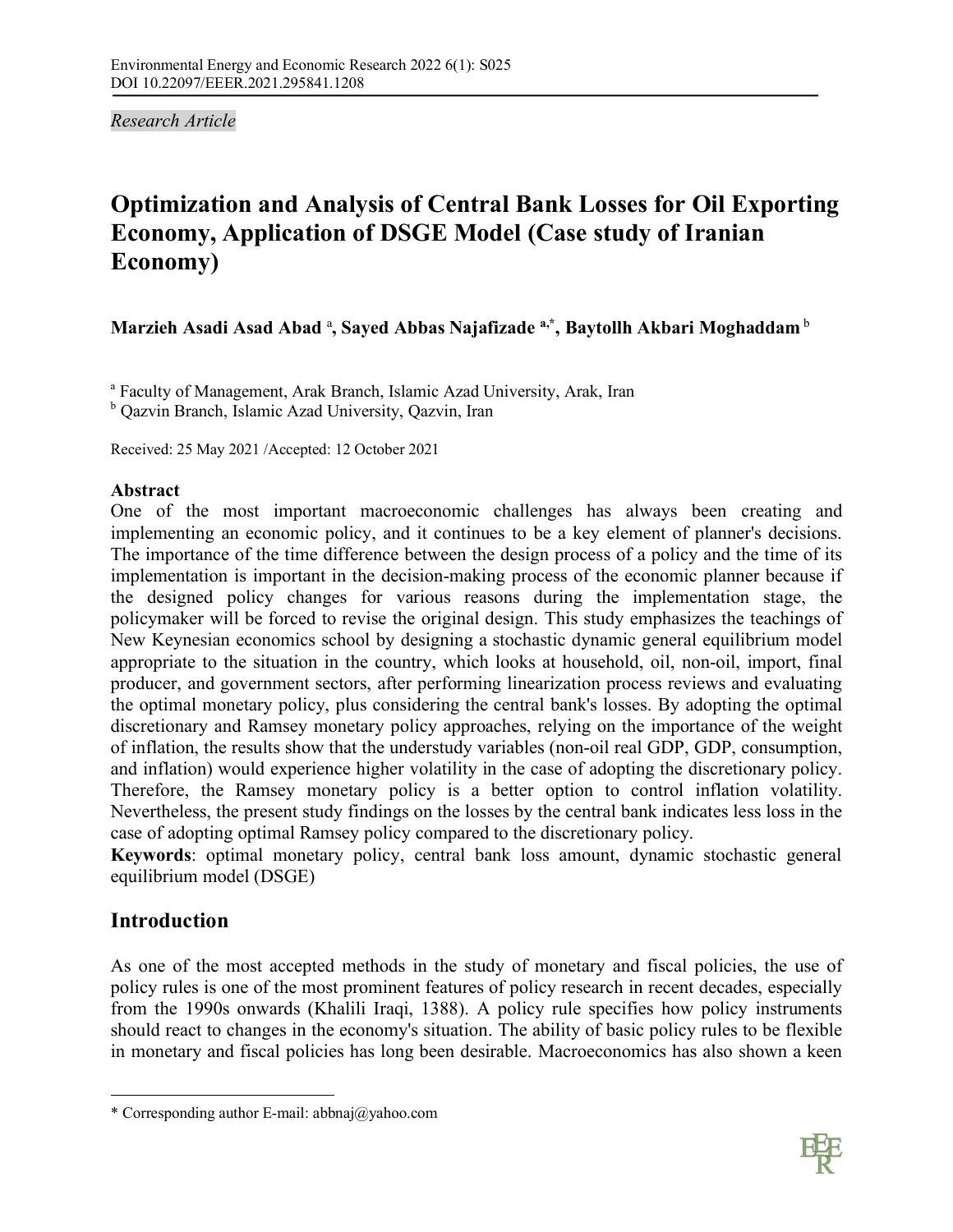interest in examining simple interest rate rules for monetary policy guidance. Furthermore, such rules can contribute to the relevance of using strategies for committing macroeconomic stability in theoretical models with nominal rigidity and imperfect competition (Woodford, 2003).

For many years, the Friedman rule (1959) was the most well-known monetary rule in economic literature. However, this rule relied on uncertainty about the effectiveness of the monetary policy. In summary, Friedman argued that actively manipulating money supply in a system where the length of monetary policy is unpredictable can worsen economic fluctuations, hence proposed the rule of constant monetary growth (Carlson, 1988).

The discussion of rules entered a fundamentally new space by Kydland and Prescott (1977). They demonstrated that the central bank's commitment to a pre-determined rule could have beneficial effects that discretionary policies do not have. Contrary to Friedman's argument in a particular model (quantitative theory of money), Kydland and Prescott's concepts can be used through various macroeconomic models (Welkart, 2007). In general, in the discretionary mode, the policymaker changes the policy depending on the current situation, and as the discretionary planner does not make any binding commitments for themselves, more flexibility can be exercised.

The idea that the commitment policy is a more appropriate version for the central bank is better long-term consequences and better monetary policy response to economic shocks, such as lower inflation. This occurs in the state of commitment, leading to less fluctuation in inflation and production.

Central banks utilize two main techniques to implement their policies: discretionary and applying policy rule processes. In 1936, Simmons first raised the issue of the difference between discretionary and systematic policymaking. The key difference between discretionary policy and a rule-based policy (commitment) is that both policies ultimately make actual production equal to potential production. However, the inflation rate resulting from commitment is expected to be lower than the inflation rate arising from discretionary policy. On the other hand, the monetary economics research has recently concentrated on inflation targeting policy as an indicator of monetary policy direction; an optimal policy refers to the policy that pushes inflation closer to the established optimal level (Aizenman et al., 2011).

Iran's economic experience in recent years has shown that discretionary monetary policies have resulted in a general increase of prices by increasing the growth of liquidity rather than affecting the real sector of the economy and economic growth. On the other hand, the government's fiscal policies have not been very effective, and only the government budget deficit has led to only a change in two important components of the monetary base, namely the public sector debt to the central bank and the net foreign assets of the central bank, therefore increasing liquidity and the general level of prices. As two indicators of economic instability, high average inflation and fluctuations are notable features of the inflation trend in recent years. A feature that has harmed the country's economy by fostering an atmosphere of uncertainty and volatility, which has destroyed the business environment and uncertainty for economic agents in the future (Daraghi and Sharbat Oghli, 2009).

Monetary policymaker behavior in line with macroeconomic goals can be perfectly achieved by minimizing welfare losses significant to policymakers. However, considering the characteristics of the country's economy, relying on the household, oil, non-oil, import, producer of final goods, and the government, the above study has considered an appropriate monetary policy to reduce losses.

Hassanzadeh Jazdani (2019) designed a random dynamic equilibrium model to study the effect of tax shocks on the consumption of domestic and imported consumer goods, labor income tax,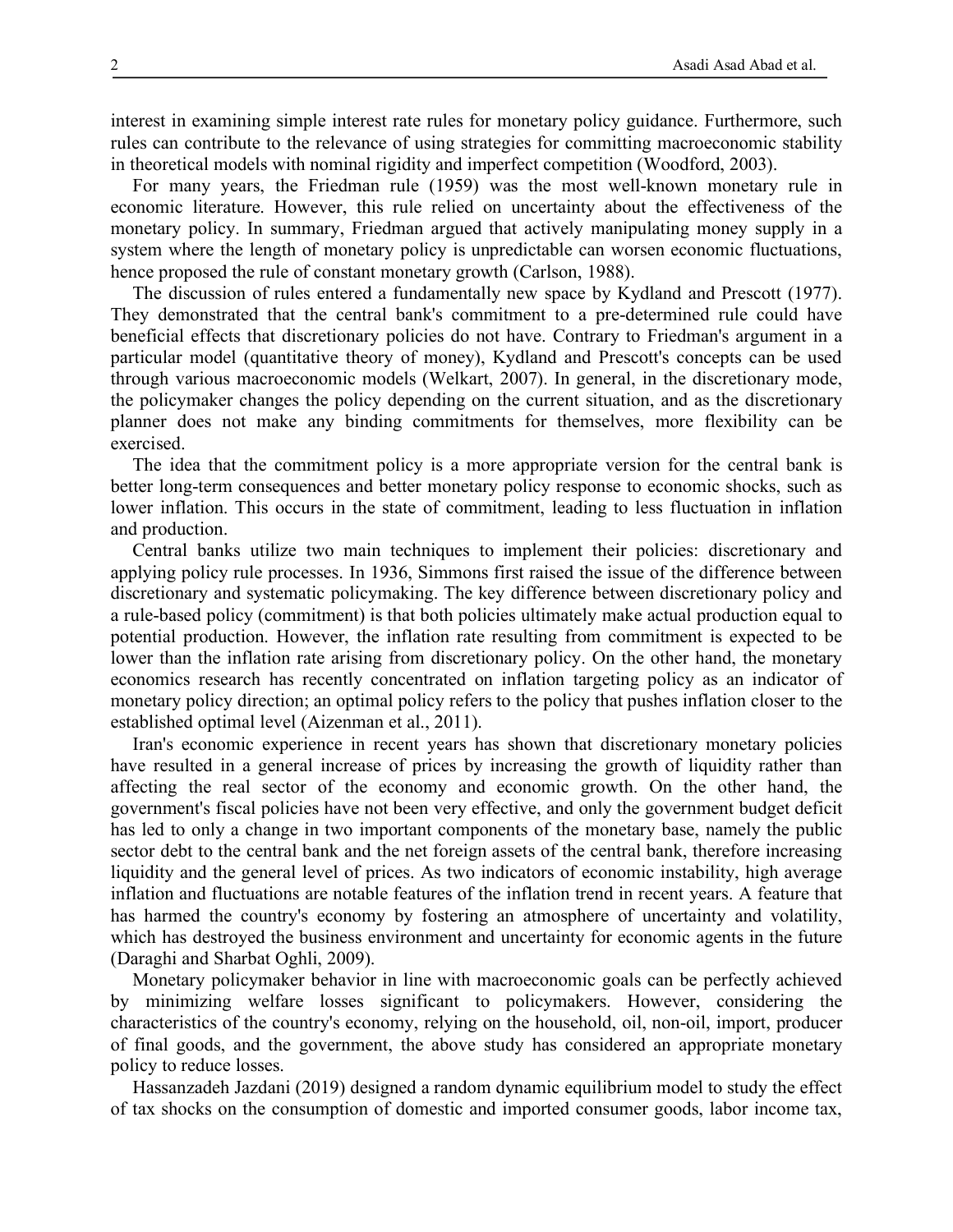and company tax on GDP variables and inflation. The findings show that tax bases on domestic and imported consumer goods consumption, taxes on labor income, and corporate taxes have smaller but significant effects on GDP and inflation. Among the tax bases examined, import tax has the most significant impact on changes in GDP and inflation. The lowest share in changes in GDP among the tax bases under consideration was taxing on the consumption of domestically produced goods, plus labor income tax had the lowest share in changes within inflation.

Salah manesh and Pour Javan (2017) designed and calibrated a new Keynesian stochastic dynamic general equilibrium model, emphasizing stock market dynamics and examining the mechanisms of stock market channel influence on macroeconomic variables. In this respect, a DSGE model considering households, firms, the banking sector, government, and the central bank was designed, and after linearizing logarithms, the model parameters were calibrated using quarterly data of the years 1997-2017 with the findings of experimental studies (Vukotiśc, 2007). The results indicated that a negative deviation of the adverse shock to stock prices through the channel of economic acceleration and bank capital leads to a decrease in production, consumption, investment, deposits, and inflation. Therefore macroeconomic variables are strongly linked to dynamics within a stock market.

Zahabi et al. (2017) designed the proposed model in their study and calculated the coefficients of the extracted current account by applying the Bayesian approach. Subsequently, three policy rules were introduced to the model, and finally, the use of the compound inflation targeting rule combined with the exchange rate in the face of oil revenues increased the current exchange rate fluctuations further, compared to the use of the other two rules. It should be noted that the optimal policy rule is the rule that minimizes the welfare loss function in the face of any shock factors.

By establishing a capital account change channel through the entrance and outflow of foreign deposits, Zanous et al. (2018) explored the influence of international financial integration on economic fluctuations using a stochastic dynamic general equilibrium model. The merger coefficient is defined in terms of the percentage of total deposits attracted from abroad. This coefficient can be amended under the influence of changes in effective domestic interest rates and global exogenous interest rates. The results show that the oil price shock fluctuates the variables of production, consumption, real exchange rate, and variables of the banking system, including deposits received and loans granted in cases of financial integration. However, there was no significant difference concerning inflation (Eltejaei and Arbab Afzali, 2014; Aastveit, 2014; oil price et al., 2007). Likewise, there was no noticeable difference in the response of variables in the two cases in response to the technology shock.

Using the data from post-World War II data on US corporate income tax changes, Futio et al. (2020) concluded that tax cuts' output effect on capital income depends on government debt. When the debt is large, it is more far-reaching than when debt is low. A stochastic dynamic equilibrium model with fiscal policy has been used to identify the mechanisms that can reflect the government-dependent tax effect. The result is that a reduction in capital gains tax is very dynamic that it is unlikely to lead to financial balance in the future. Once government debt increases, the likelihood of future fiscal adjustment increases, and the expansionary effects of lower capital gains taxes can be significantly reduced.

Using a multi-part stochastic dynamic equilibrium model, Antoswiewicz et al. (2016) investigated the impact of two types of taxes in the EU. One type of tax is related to the tax on inputs used in energy, building, and transportation industries, while the other is connected to the tax on products of these industries. Findings show that these two types of taxes create conflicting incentives and have different effects on resource efficiency. However, introducing a tax on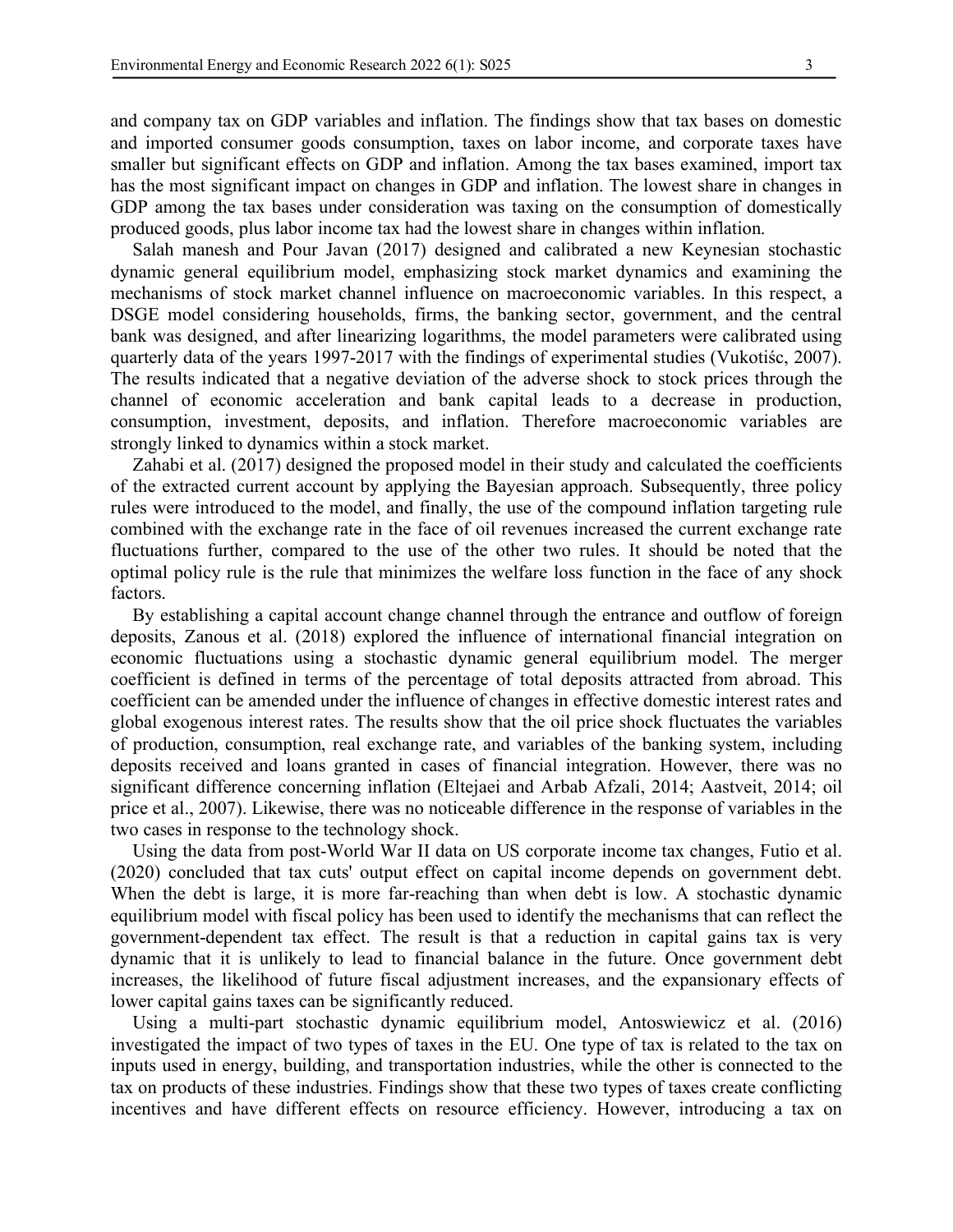incentives has stimulated investment in efficiency-enhancing technologies. The findings suggest that substituting these tax revenues in reducing labor taxes will strengthen the positive effects of input tax.

Kim and Rescigno (2017) examine the cyclical behavior of monetary and fiscal policies using a new Keynesian stochastic dynamic equilibrium model. In this paper, optimal monetary and fiscal policy in an economy where incomplete infrastructure development affects stabilization policies' dynamics and cyclical behavior is theoretically examined. By solving the Ramsey problem with a linear quadratic welfare loss function, the researcher concluded that optimal monetary and fiscal policy tends to behave periodically in the presence of incomplete infrastructure development. As a result, the economy experiences further fluctuations. Also, by gradually comparing different monetary policy regimes based on the Taylor rule, it was concluded that the inflation targeting rule reduces cyclical monetary and fiscal behavior and ultimately improves welfare (Taylor, 2007).

Miao et al. estimated a DSGE model of stock market bubbles and the business cycle in the United States using the Bayesian method (Miao et al., 2013; Miao et al., 2015). Their findings reveal that emotional shock explains a sizable portion of stock market volatility and changes in investment, consumption, and product and that the driving factor behind simultaneous movements in stock prices and real economic values is significant (Zare Shahneh et al., 2020; Filis et al., 2011; Castelnuovo and Nisticò, 2010).

# *Theoretical foundations*

The central bank's policy rule is a policymaking process that consistently uses information and determines how monetary policy controllable tools respond to changes in targeted variables. The ability of policymakers or central banks to perform their objectives depends on possessing the right tools to reduce production, inflation volatility and inflation as a whole. However, the question is how these tools are used to achieve the ultimate goals through intermediate goals. There are two perspectives for answering this question: discretionary monetary policy and regular monetary policy.

Kydland and Prescott suggest that the monetary authority's expedient measures lead to shortrun economic imbalances by introducing time inconsistencies. As a result, following a regulation can lessen the central banks' negative impact on discretionary policies.

On the other hand, Taylor argues that the true meaning of the rule must go beyond the concept of the rule, according to Kydland and Prescott, because a rule must be able to account for short-term imbalances in the economy based on the mechanism of automatic stabilization fix. Although Taylor does not deny the necessity of the rule, he emphasizes that expediency must also be considered in the context of the rule.

Monetary policy guidelines have improved in recent years when evaluating and describing the central bank's policy performance. However, there is still no conclusive consensus on the actual meaning of the phrase "monetary rule," but according to John Taylor, who offered one of the most well-known monetary rules, which later became the foundation of many global studies of banking policies in the subject. Central monetary policy is a program that clearly defines the conditions under which a monetary policymaker must change the intermediate goals of monetary policy.

The leading economics textbooks place more emphasis on monetary policy rules as a method of teaching monetary policy. In this regard, Kydland and Prescott (1977) began a discussion Barro and Gordon (1983) continued. They raised the inflation bias issue resulting from a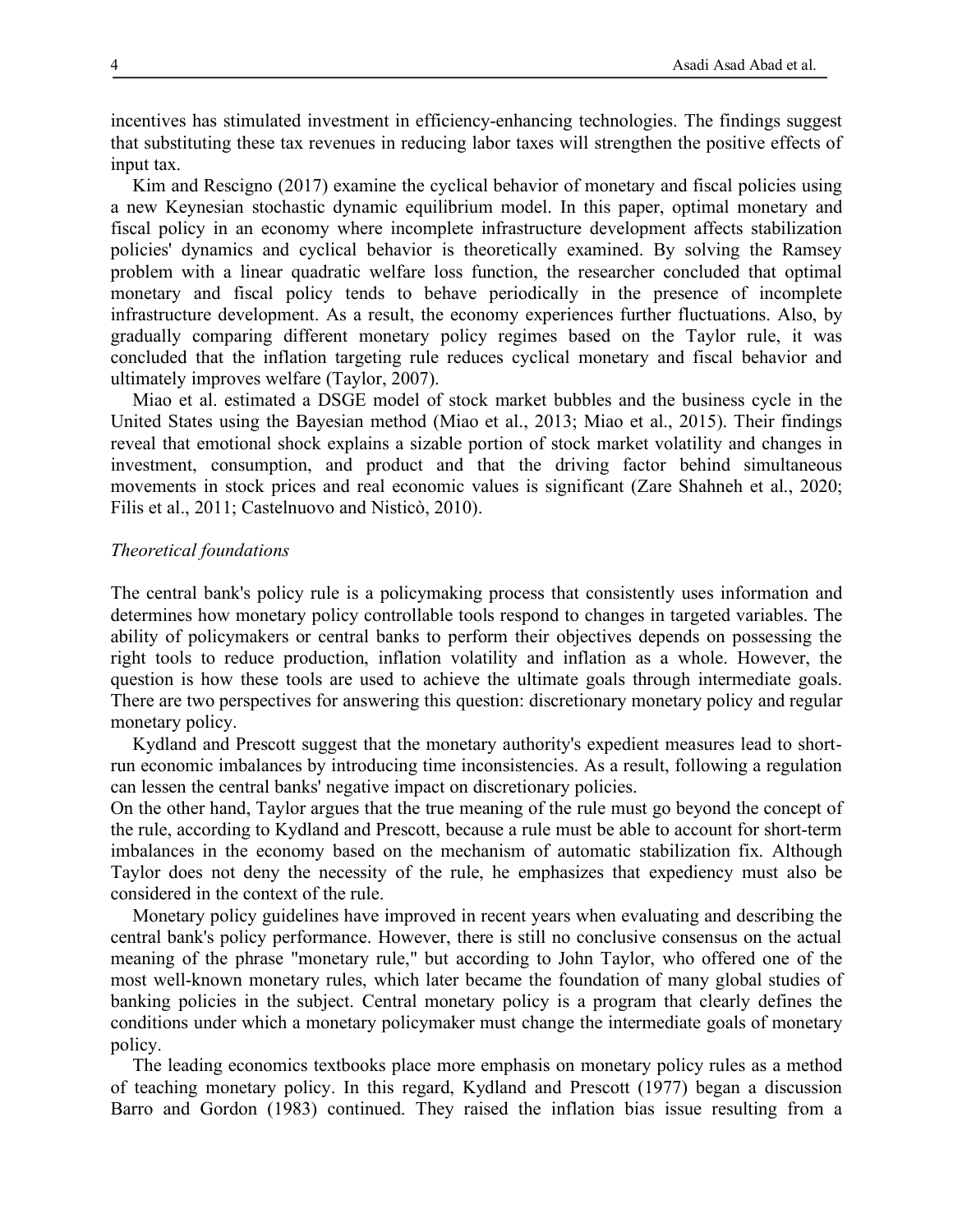discretionary monetary policy that incentivized inflation to achieve several alternative desirable goals. In this context, adherence to the monetary policy rule can create the necessary restrictions to correct the inflation bias. Parallel to the changes in "real business cycle" theory in the 1980s, another school of thought in the evolution of monetary policy thinking evolved, resulting in the requirement for the central bank to respond optimally to inflation variations.

As a result, "central bank independence" has remained in the spotlight since the early 1990s. The necessity to attain pre-determined inflation targets at low levels and discuss the rule versus diagnosis was further debated and deepened when the flaws in the monetary targeting method were found. Following the expansion of the literature on central bank independence, "inflation targeting" became the next step in the evolution of policy concepts. The optimal response of an independent central bank should be in the face of the current inflation rate deviation from the target inflation rate. However, studies have shown that, even with total independence, adopting inflation targeting using the monetary rule for the central bank is not the only criterion for ensuring price stability. What is evident is that both monetary and fiscal policy influence that price stability.

The optimal monetary rule is derived from the first-order condition for minimizing the interperiod loss function by limiting how the economy moves over time. Taylor introduced his famous rule in 1992, which was a simple instrumental rule. Svensson (1997) re-expanded the discussion of the optimal monetary rule and used an inter-period optimization process to find the optimal monetary rule. Following Svensson, the optimal monetary rule was re-examined, and more research was conducted. In most research within the field, the central bank is assumed to have an intermediate loss function, typically a quadratic function of the product gap and the difference between inflation and the targeted rate.

In general, optimal monetary policy is the derivation of an optimal rule of conduct, according to which the central bank regulates and applies its monetary instrument. The term "optimal" means that the optimal rule is achieved through optimization over time. In the optimal monetary policy method, the objective function, often referred to as the loss function, is a function that the central bank is willing to minimize. The reasoning for the term "loss function" is that there are variables in the function, which causes social costs and costs producers and consumers, such as inflation. According to research, the loss function is expressed in diverse ways, and in general, according to research, this function has at least one variable and a maximum of three variables. Examples of variables include inflation, unemployment rate, production gap, and money supply growth rate (Chung and Ariff, 2016).

Central banks demand a policy system to achieve their goals. At the heart of this system is the political regime, which is a decision-making framework. The monetary policy rule is set as a rule for monetary policy to be followed in the medium term in this regime. Monetary policy is organized around a precise and quantitative goal known to the public. Thus, targeting inflation as the latest monetary strategy by focusing on the domestic economy and an independent monetary policy and increasing the central bank's credit reduces the effects of inflation shocks.

# **Material and Methods**

Using Medina and Soto (2005) and Allegret and Benkhodja (2011) models, this study emphasizes a Keynesian stochastic dynamic general equilibrium model for Iran as an oil-exporting economy to adopt an optimal monetary policy, considering shocks. For this purpose, the model is constructed according to the characteristics of Iran's economy as a small open oil-exporting economy.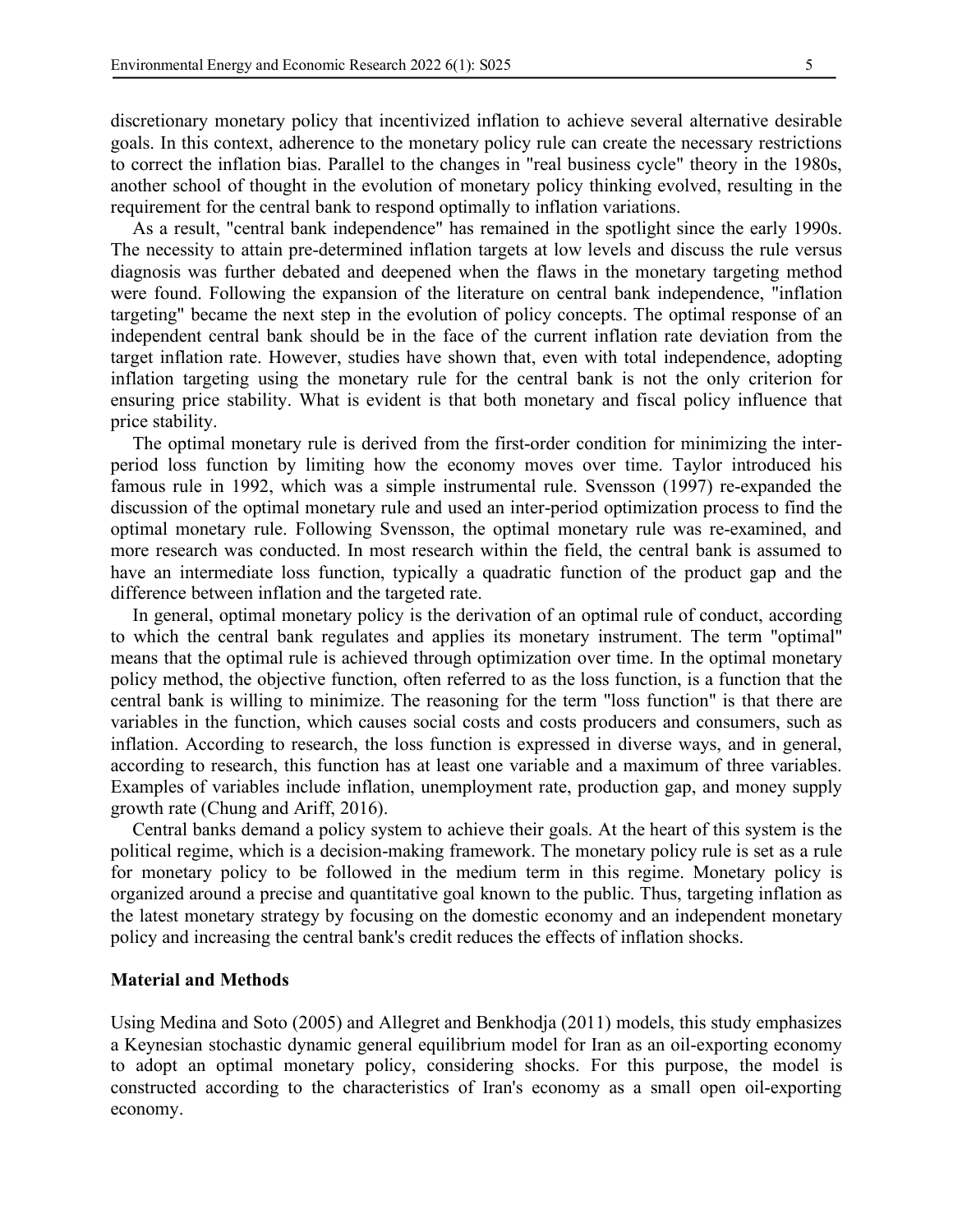The economic sectors included in this study are the household, oil sector, non-oil sector, import, final producer, and government, where households are considered to provide labor and capital to the oil producer and non-oil producers. The oil sector uses technology, capital, and labor to produce crude oil, exported entirely at world prices. According to the non-oil sector, it is assumed that there is an infinite number of non-oil commodity firms that produce specific commodities in a monopolistic competitive market, so the non-oil commodity firm possesses price placement powers in the Galvo model (1983) and Yun model (1996).

In the import sector, imported consumer goods are imported at world prices. These distinctive goods are sold by importers who use the Kalu and Yan pricing models within a competitive domestic monopolized market. Furthermore, the final product producer operates in a completely competitive environment, and for producing the final product, a combination of domestically produced goods and imported goods is used. The government also owns the oil sector, exports crude oil, imports refined oil at world prices, sells them to non-oil producers at subsidized prices, and finally assumes that the central bank has a short nominal interest rate. Finally, adjustments to the duration in response to inflation fluctuations using the Taylor -type monetary policy rule are made.

It is worth noting that stochastic dynamic equilibrium models, which were first developed as part of the real business cycle school, frequently attribute economic fluctuations to technological shocks and have little interest in assessing the impacts of monetary policy on the economy. Therefore, the advancement of the New Keynesian school and the gradual evolution of models within this school, plus the definition of nominal rigidity, attracted much attention from monetary circles to these models. As a result, building a stochastic dynamic equilibrium without taking nominal rigidity into account makes it impossible to examine the real effects of monetary policy. We can only examine the actual effects of monetary policy by introducing nominal rigidity and building this model in the New Keynesian paradigm.

#### *Household*

The representative household gains utility  $(c_t)$  and leisure  $(1 - h_t)$ , and the household preferences follow the expected utility function:

$$
E_0 = \sum_{t=0}^{\infty} \beta^t U(c_t, h_t)
$$
 (1)

In the above relation,  $\beta$  is the mental discount rate and is a function of household utility as follows:

$$
u = \frac{c_t^{1-\gamma}}{1-\gamma} - \frac{h_t^{1+\sigma}}{1+\sigma} \tag{2}
$$

γ The alternative inverse elasticity between consumption periods and σ is the inverse elasticity of the labor supply wage,  $h_t$  is the household labor supply for which the Cobb-Douglas function is defined as follows:

$$
h_t = h_{o,t}^{\alpha_{ho}} h_{no,t}^{\alpha_{hno}} \qquad \alpha_{ho} + \alpha_{hno} = 1 \tag{3}
$$

 $h_{o,t}$  and  $h_{no,t}$  show household working hours at time t within the oil and non-oil sectors. The parameters  $\alpha_{ho}$  and  $\alpha_{hno}$  are the elasticity of labor replacement in the oil and non-oil sectors. It should be noted that the utility function u is strictly infinite.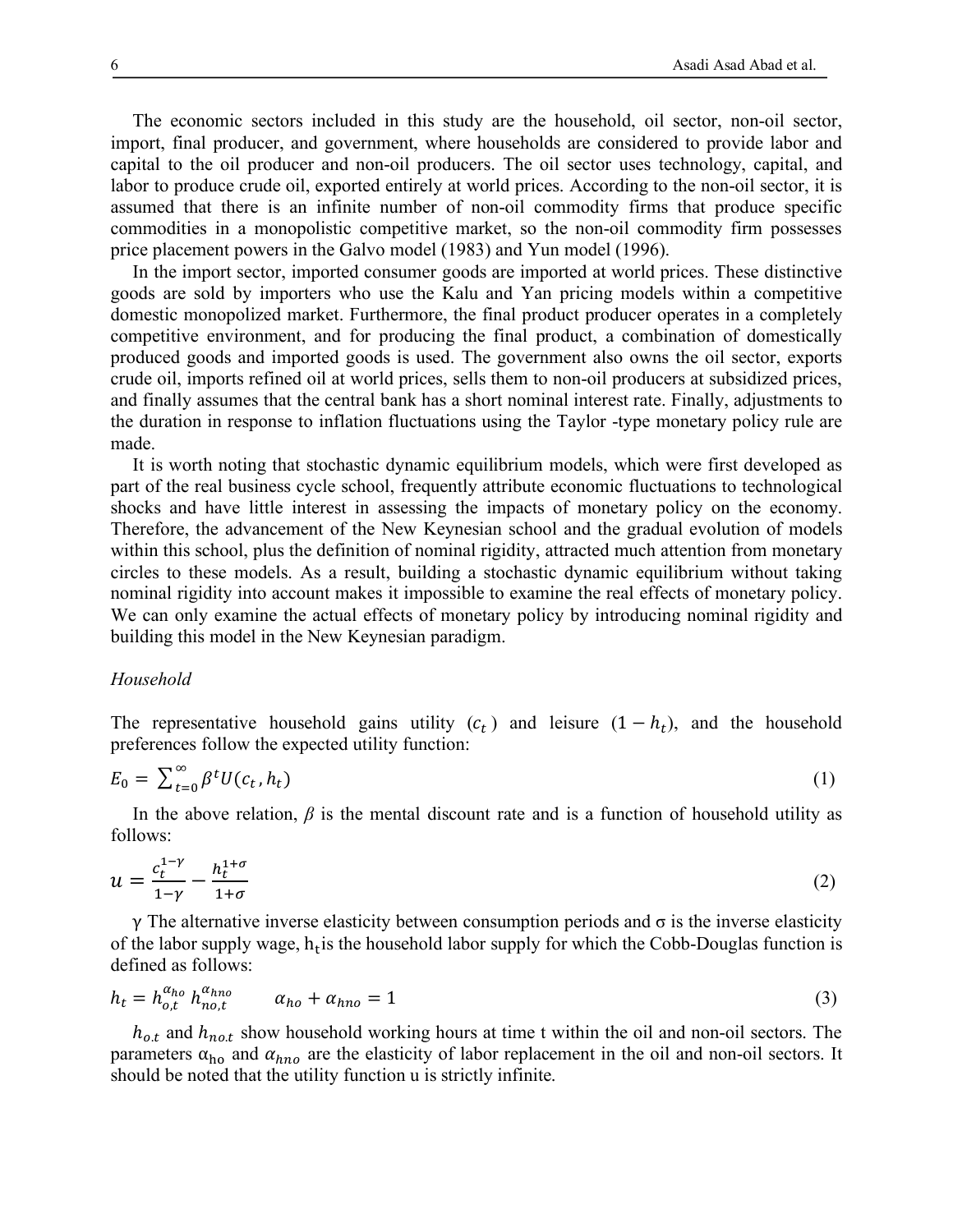#### *Oil sector*

To model oil production, we assume that the oil sector in full competition uses capital technology  $A_{0,t}$ , labor  $h_{0,t}$ , capital  $k_{0,t}$ , oil factor  $O_t$ to produce crude oil and then exports based on international price  $P_{o,t}^f$ . The problem of maximization in the oil sector follows the following relation:

$$
max_{k_{o,t}h_{o,t}} \big[ e_t P_{o,t}^f Y_{o,t} - Q_{o,t} k_{o,t} - w_{o,t} h_{o,t} - P_{o,t} O_t \big] \tag{4}
$$

Production function in the oil sector, a Cobb-Douglas production function, and coefficients also show the share of each factor in oil production:

$$
Y_{o,t} \leq A_{0,t} k_{o,t}^{\alpha_0} h_{o,t}^{\beta_0} O_t^{\theta_0} \qquad \alpha_0 + \beta_0 + \theta_0 = 1 \tag{5}
$$

 $\alpha_0$ ,  $\beta_0$ ,  $\theta_0$ , represent the share of oil resources, labor, and capital for oil production.

### *Non-oil sector*

In this section, we assume that non-oil producers operate under conditions of monopoly competition. Based on this hypothesis, it is assumed that each company *i* produces non-oil goods based on the following production function:

$$
Y_{o,t}(i) \leq A_{no,t} k_{no,t}^{\alpha_{no}}(i) h_{no,t}^{\beta_{no}}(i) Y_{o,t}^{l_{no}}(i) \qquad \alpha_0 + \beta_0 + \theta_0 = 1 \tag{6}
$$

According to the time-dependent random rule, Calvo, every manufacturer in any period, has a fixed probability of price change (Calvo, 1983). Assuming that the producers of non-oil goods are unable to change their prices, the price indexation will be applied as follows:  $(\pi$  is the longterm average gross inflation rate)

$$
P_{no,t} = \pi P_{no,t-1} \tag{7}
$$

#### *Import section*

The manufacturer of the end product uses imported composite goods  $Y_{It}$  purchased in a competitive domestic monopolized market for their production needs. To produce  $Y_{It}$  the firm uses distinctive products "products produced by a chain of domestic importers and homogeneous intermediate goods produced abroad that are imported at the global price of  $P_t^f$ ". Distinctive products are sold at  $P_{lt}(i)$  prices that follow the Kahlo adhesion pattern. The problem of importer maximization is as follows:

$$
max_{P_{I,t}(i)} E_0 \sum_{s=0}^{\infty} (\beta \emptyset_I)^s \lambda_{t+s} (\pi^s \tilde{P}_{I,t}(i) - e_{t+s} (\mu + (1-\mu)\xi_t) P_{t+s}^f) Y_{I,t+s}(i)
$$
(8)

The nominal price index of total imports evolves with an emphasis on the following return form:

$$
(P_{I,t})^{1-\vartheta} = \phi_I (\pi P_{I,t-1})^{1-\vartheta} + (1-\phi_I) (\tilde{P}_{nT,t})^{1-\vartheta}
$$
\n(9)

Dividing Equation (8) by *Pt* results in the following real import price index:

$$
(P_{I,t})^{1-\vartheta} = \phi_I \left( \pi \frac{P_{I,t-1}}{\pi_t} \right)^{1-\vartheta} + (1-\phi_I)(\tilde{P}_{I,t})^{1-\vartheta} \tag{10}
$$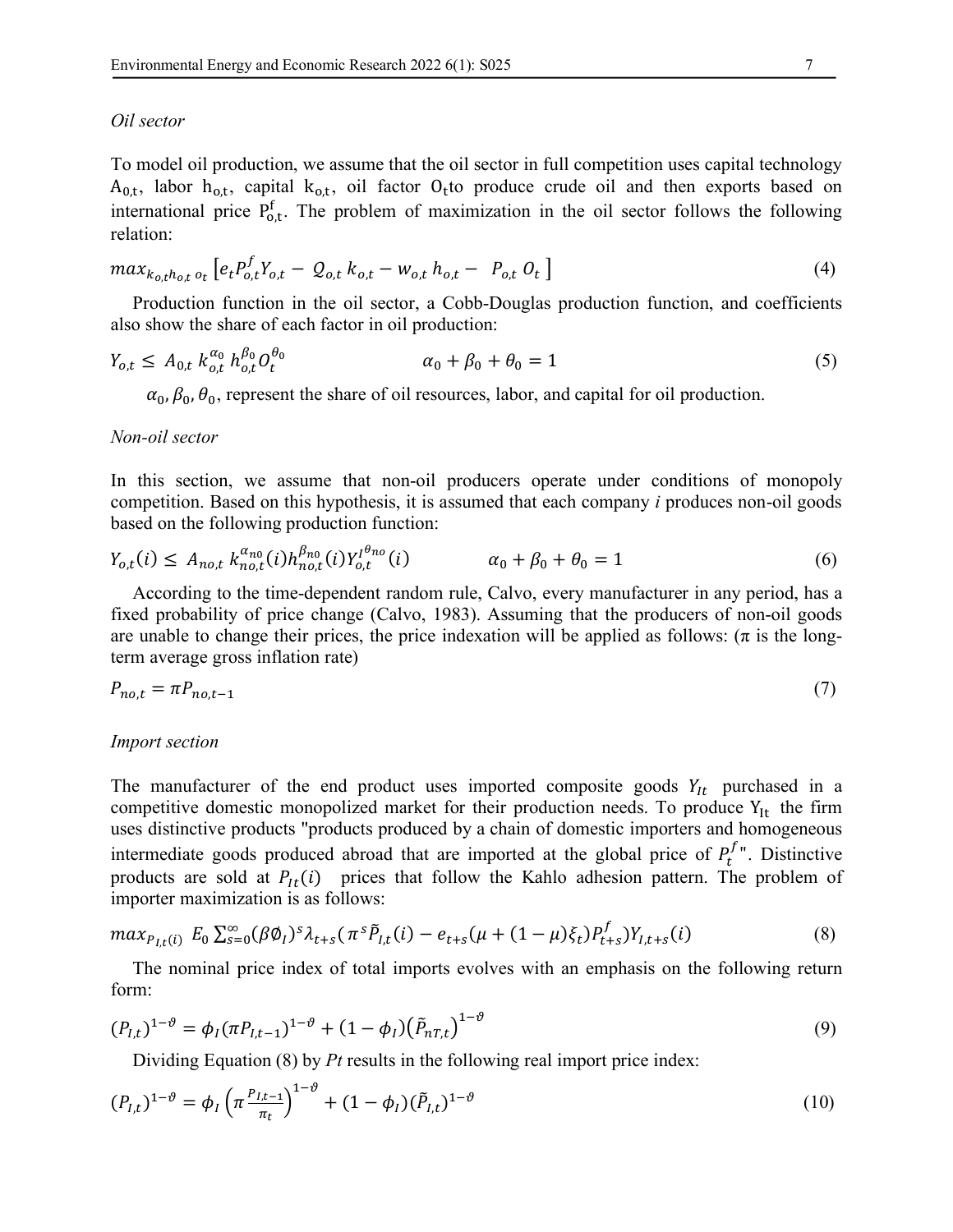# *Final goods producer*

It is assumed that the producer of the final goods operates in a fully competitive environment and uses CES technology to produce the final  $Z_t$  product, which includes domestic  $Y_{n_0,t}$  non-oil production, and  $Y_{i,t}$ , imports.  $\tau > 0$  is the alternative tension between non-oil products and imported goods and  $\mathcal{X}_{\text{NO}}$  and  $\mathcal{X}_{\text{I}}$  is the share of imported and non-oil goods in the final goods.

$$
\mathcal{Z}_t = \left[ \mathcal{X}_{no}^{1/\tau} \ Y_{no}^{\tau - 1/\tau} + \mathcal{X}_l^{1/\tau} \ Y_l^{\tau - 1/\tau} \right]^{\tau/\tau - 1} \quad \mathcal{X}_{NO} + \mathcal{X}_l = 1, \ \tau > 0 \tag{11}
$$

By solving the problem, the following demand function is obtained:

$$
Y_{l,t} = \chi_l \left(\frac{P_{l,t}}{P_t}\right)^{-\tau} z_t, Y_{no,t} = \chi_{no} \left(\frac{P_{no,t}}{P_t}\right)^{-\tau} z_t
$$
\n(12)

Finally, the final commodity is divided between total consumption and total investment:

$$
z_t = c_t + i_{o,t} + i_{no,t} \tag{13}
$$

#### *Government*

According to a study, in an oil export economy, domestically refined oil is sold to non-oil companies at a price of  $P_{o,t}$  which can be classed as the domestic price of fuel, subsidized by the government. By considering the study of Boaks et al. (2008) and Ben Bukha (2011), the domestic price of oil  $P_{o,t}$  as a convex combination of its world price  $P_{o,t}^f$  with a weight v and the domestic price of the previous period, where the weight *(1-υ)* is determined as follows:

$$
P_{o,t} = (1 - v)P_{o,t-1} + v e_t \xi_t P_{o,t}^f
$$
\n(14)

When  $\nu = I$ , there is no subsidy, and the world price of oil determines the price. Furthermore, in the case of  $v = 0$ , the domestic oil price is wholly subsidized, and domestic companies buy oil at the price of  $P(o, t)$ . As a result, the government budget is as follows:

$$
\varpi \sum_{j=0,T,nT} W_{j,t} h_{j,t} + s_t P_{o,t}^f Y_{o,t} = (s_t \varXi_t P_{o,t}^f - P_{o,t}) Y_{o,t}^I + \omega_{o,t} h_{o,t} + q_{o,t} k_{o,t} \tag{15}
$$

The left shows the government revenue equation, which includes general taxes,  $\varpi$ , and oil sales revenue  $s_t P_{o,t}^f Y_{o,t}$  and the right shows government spending, which includes expenditures. Salary, return on capital  $\omega_{o,t} h_{o,t} + q_{o,t} k_{o,t}$  in the oil sector and the amount of oil subsidies  $(s_t E_t P_{o,t}^f - P_{o,t}) Y_{o,t}^I$ 

### *Market Clearing Condition*

In a symmetrical equilibrium, all importers and producers of non-oil products make the same decision as follows:

$$
Y_{not}(i) = Y_{not} , Y_{ot}^I(i) = Y_{ot}^I , \ \tilde{p}_{not}(i) = \tilde{p}_{not} , Y_{lt}(i) = Y_{lt} , \ \tilde{p}_{lt}(i) = \tilde{p}_{lt}
$$
  
\n
$$
Y_t = P_{no,t} Y_{no,t}^{va} + s_t P_{o,t}^f Y_{o,t}
$$
\n(17)

 $Y_t$  and  $Y_{no,t}^{\nu a}$  are GDP and value-added output in the non-oil sector. The variable  $Y_{no,t}^{\nu a}$  is as follows: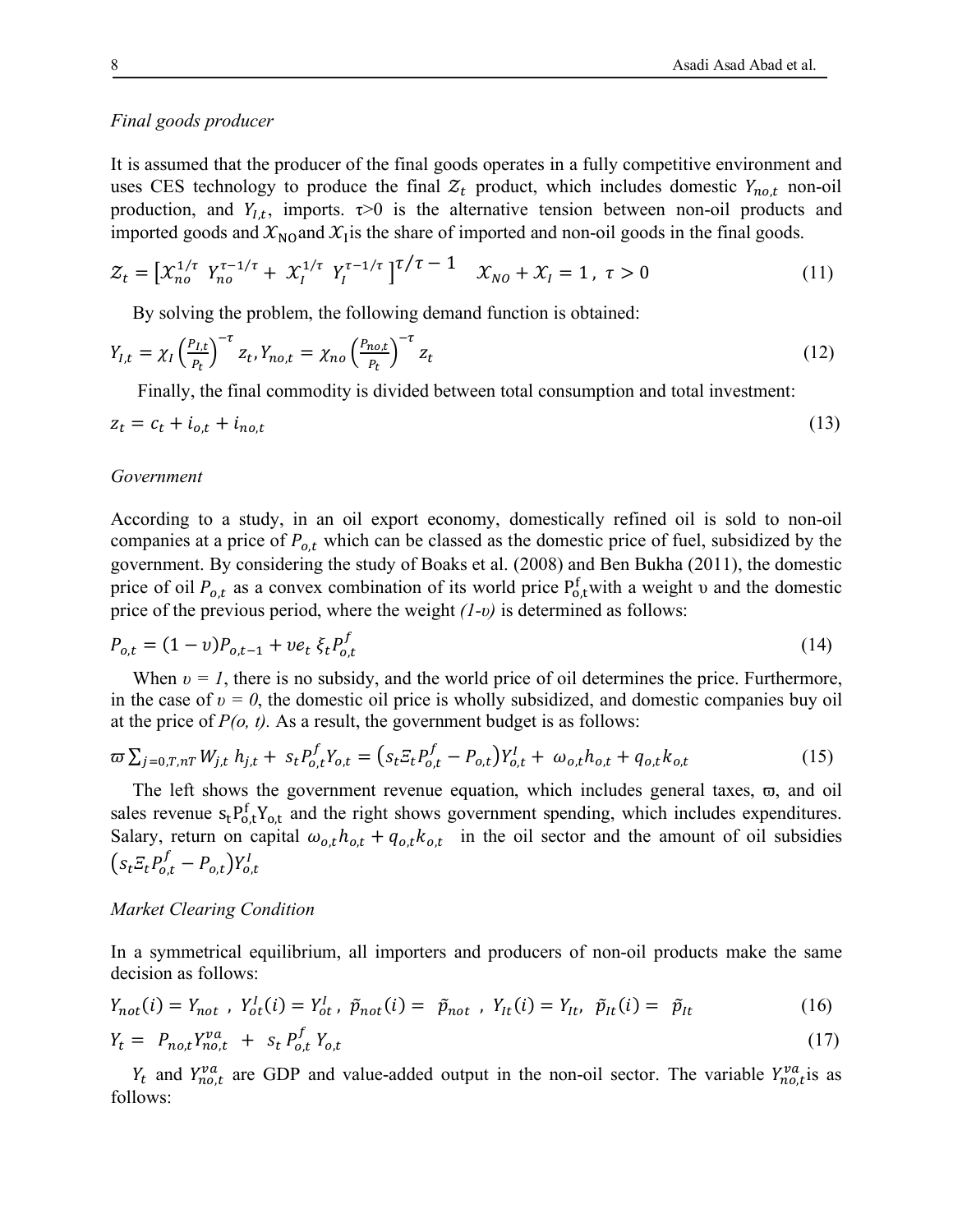$$
Y_{no,t}^{va} = Y_{no,t} - S_t P_{o,t}^f \frac{Y_{ot}^T}{P_{no,t}}
$$
 (18)

Combining the household budget constraints, the unit period functions of the non-oil producing companies and the importers of foreign goods, and the first-order terms of the three segments and the use of the market settlement condition, the following current account equation is obtained:

$$
\frac{b_t^f}{R_t^f k_t} = \frac{b_{t-1}^f}{\pi_t^f} + p_{o,t}^f y_{o,t} / \mathcal{E}_t - p_{o,t}^f Y_{ot}^I - (\mu + (1 - \mu)\mathcal{E}_t) Y_{lt} / \mathcal{E}_t \tag{19}
$$

### *Monetary policy*

For examining the appropriate monetary policy in the Iranian economy, the model should be solved by considering the monetary policy rule. In New Keynesian models, the number of equations available to the policymaker is less than the unknowns in the model. Now, to complete the model, an equation is considered the model's monetary policy behavior. This is usually the well-known Taylor rule, but when optimal monetary policy is considered, the targeting rule is based on specifying a loss function for policymaking and the policy objective instead of using the instrumental rule. The transition to minimize this loss function is such that no inconsistencies occur between times. This approach is made in discretionary policymaking with a slight difference in optimization. In both of these approaches (optimal and discretionary policymaking), it is impossible to estimate the parameters as the goal in both approaches when it comes to optimization. With these interpretations, this study introduces the loss function for the central bank, and two methods, optimal and discretionary, examine the model.

# **Solution method**

### *Optimizing equations in the form of linear logarithms*

Typically, general equilibrium patterns form a nonlinear set of differential equations, which is not adequate for practical analysis. It is impossible to find a stable uniform answer in most cases. However, once converted, it can provide the basis for a suitable device for experimental analysis. Therefore, it is significant in preparing a more straightforward pattern to construct a linear approximation of the original nonlinear pattern. In this case, the system of random differential nonlinear equations becomes a random differential linear system.

# *Data*

One problem in applying stochastic dynamic general equilibrium models is their parameterization using economic statistics. There are two quantification methods and estimation for parameterization, the estimation itself can be done by generalized torque, maximum likelihood, or Bayesian methods. Calibration is essential in evaluating stochastic dynamic equilibrium models in real and New Keynesian schools, often based on quantifying pattern parameters based on related studies. In many countries, due to many studies on applying stochastic dynamic general equilibrium models, researchers often find the values of the parameters in their model without any concern for the accuracy of the data and information. Other researchers place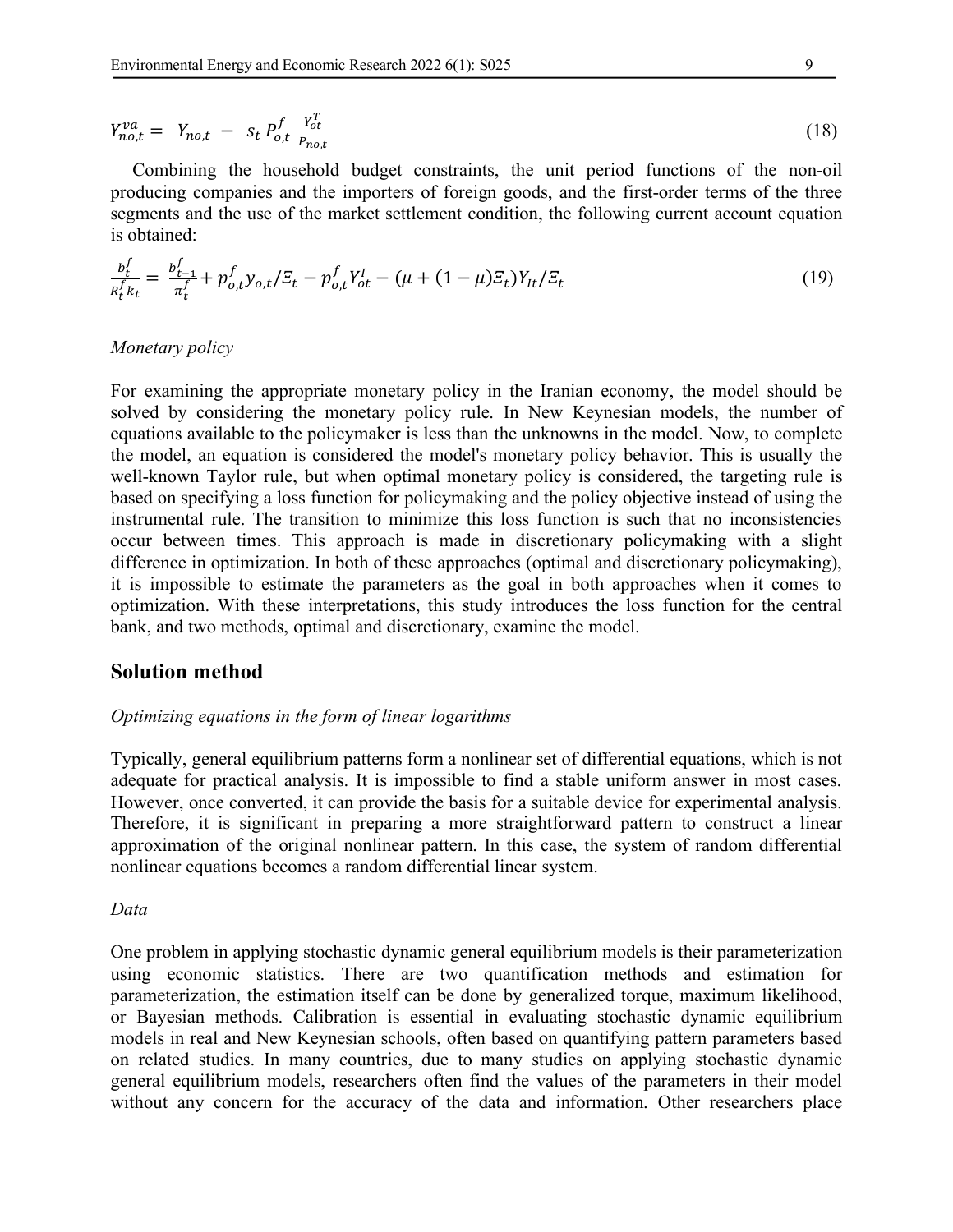reputable sites. Considering that many studies have been conducted in Iran in recent years using these models, we also use the parameter quantification method in this study with confidence in some studies. For quantifying other parameters, as mentioned above, the findings from previous studies have been used. Table 1 shows the calibrated parameters.

| Source                                | Value | Parameter                        | Description                                                                 |
|---------------------------------------|-------|----------------------------------|-----------------------------------------------------------------------------|
| Jalali-Naini and Naderian<br>(2011)   | 0.985 | $\beta$                          | Mental discount factor                                                      |
| Tavakolian and Jalali-Naini<br>(2016) | 1.57  | $\gamma$                         | Reverse substitution elasticity between<br>consumption periods              |
| Tavakolian (2012)                     | 2.17  | $\sigma$                         | Reverse labor supply wage elasticity                                        |
| Mehregan et al., 2017                 | 0.042 | $\delta$                         | Capital depreciation rate                                                   |
| Result & discussion                   | 0.81  | kno<br>$\overline{k}$            | Stable ratio of capital in the non-oil sector<br>to the total capital stock |
| Result & discussion                   | 0.42  | $rac{c}{y}$                      | Stable ratio of consumption to GDP                                          |
| Result & discussion                   | 0.28  | $rac{1}{y}$                      | Stable ratio of investment to GDP                                           |
| Result & discussion                   | 0.19  | $\frac{g}{y}$                    | Stable ratio of government spending to<br><b>GDP</b>                        |
| Result & discussion                   | 0.26  | $\frac{sp_0^f y_0}{y}$           | Stable ratio of exports to GDP                                              |
| Result & discussion                   | 0.22  | $sp_0^f y_0^i - s y_i$           | Stable ratio of imports to GDP                                              |
| Result & discussion                   | 0.5   | $sp_0^f y_0$<br>$\boldsymbol{g}$ | Stable ratio of oil export revenues to<br>government expenditures           |

**Table 1.** Calibrated parameters and ratios of the model

In the above study, the data of the seasonal time series 1370 to 1397, taken from the Central Bank, have been used to calculate the stable values of some variables in equilibrium.

#### *Loss function of the Central Bank*

In this section, the specification of the central bank's loss function is presented. It is assumed that the central bank to adopt an optimal monetary policy seeks to achieve goals such as inflation, output gap, monetary base growth, and real exchange rate. Accordingly, the central bank loss function consists of the squares of deviations of target variables from their target level and are introduced as follows:

$$
L_t = E_t \sum_{t=0}^{\infty} \beta^t (\lambda_\pi \hat{\pi}_t^2 + \lambda_y \hat{y}_t^2)
$$
 (20)

Where  $\lambda$  y and  $\lambda$   $\pi$  are the weight of GDP deviations and inflation, respectively, in other words, the above loss function includes inflation deviation from the target value and the output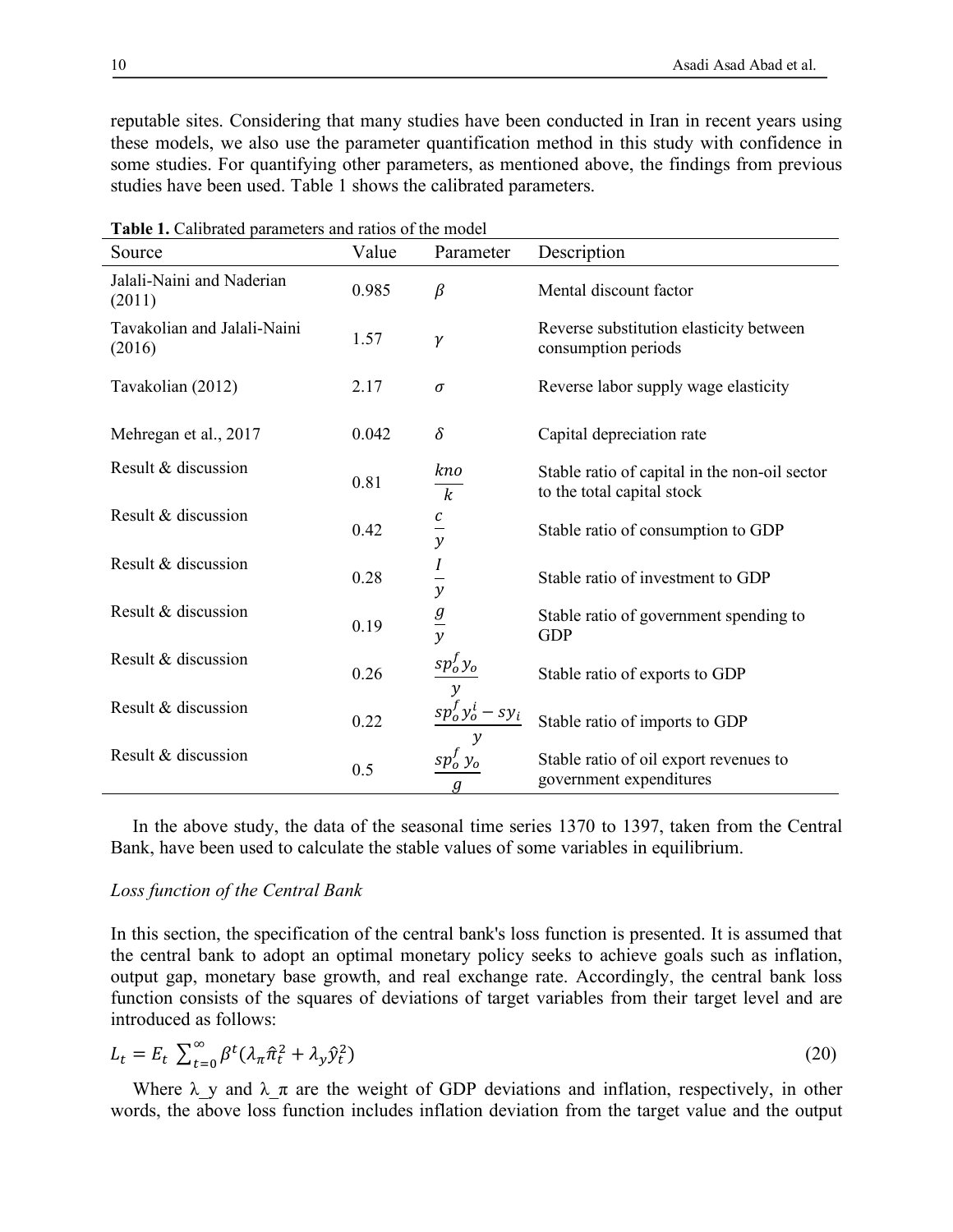gap. Any deviation from the target values (positive or negative) is undesirable and is considered a loss. The interpretation that any deviation from the target values of the loss is a good criterion for determining social loss because considering a target rate, values of more or less than this rate cause the loss function to be positive. Therefore, the loss function is the product of the second power of the deviation from the variables from the total target value as per their weight.

In the following, two different monetary policy regimes are considered. In a monetary policy regime, the central bank acts optimally in each period. The other, which is a type of commitment to goals, seek a competitive balance that maximizes the desirability of the entire life cycle of economic agents. Moreover, this method offers total commitment to achieve maximum wellbeing in all periods.

# *Pattern analysis*

In this section, the results of the template are analyzed. In the first step, the variance of the model's key variables is evaluated and analyzed under different scenarios (through both optimal Ramsey and discretionary policies). In this way, under different scenarios, the variance of the key variables of total production, consumption, GDP without oil, inflation is examined. In the second step, the loss of the central bank under the specified conditions is examined as follows. It should be noted that the importance coefficient of the production gap in the central bank loss function has been assumed according to  $\lambda_v = 0.5$  (Table 2 and Table 3).

| Variable                           | $1 = \lambda_{\pi}$ | 1.5= $\lambda_{\pi}$ |
|------------------------------------|---------------------|----------------------|
| Gross domestic product without oil | 0.0063              | 0.0063               |
| <b>GDP</b>                         | 0.000096            | 0.000096             |
| Consumption                        | 0.000034            | 0.000034             |
| Inflation                          | 0.0001              | 0.0001               |

**Table 2.** Comparison of variance of key variables (Discretionary model)

According to the table above, the variance of variable consumption is 0.000034, which is lower than other variables studied. Nevertheless, increased weight of parameter  $\lambda_{\pi}$  according to the table above, the variance of the understudy variables does not change.

**Table 3.** Comparison of variance of key variables (Ramsey model)

|                                    | Labic of Companion of Tamance of Rey Tamables (Tambo)<br>$\mathbf{u}$ |                      |  |  |  |
|------------------------------------|-----------------------------------------------------------------------|----------------------|--|--|--|
| Variable                           | $1 = \lambda_{\pi}$                                                   | 1.5= $\lambda_{\pi}$ |  |  |  |
| Gross domestic product without oil | 0.00051                                                               | 0.00048              |  |  |  |
| <b>GDP</b>                         | 0.00002                                                               | 0.00003              |  |  |  |
| Consumption                        | 0.00059                                                               | 0.00056              |  |  |  |
| Inflation                          | 0.000001                                                              | 0.000001             |  |  |  |

The statistical values of Table 3 show that the variance of variable inflation is at the minimum (0.000001) compared to other parameters, with increased parameter weight  $\lambda_{\pi}$  from 1 to 1.5; therefore, the policy-makers will be able to control inflation volatilities by adopting the above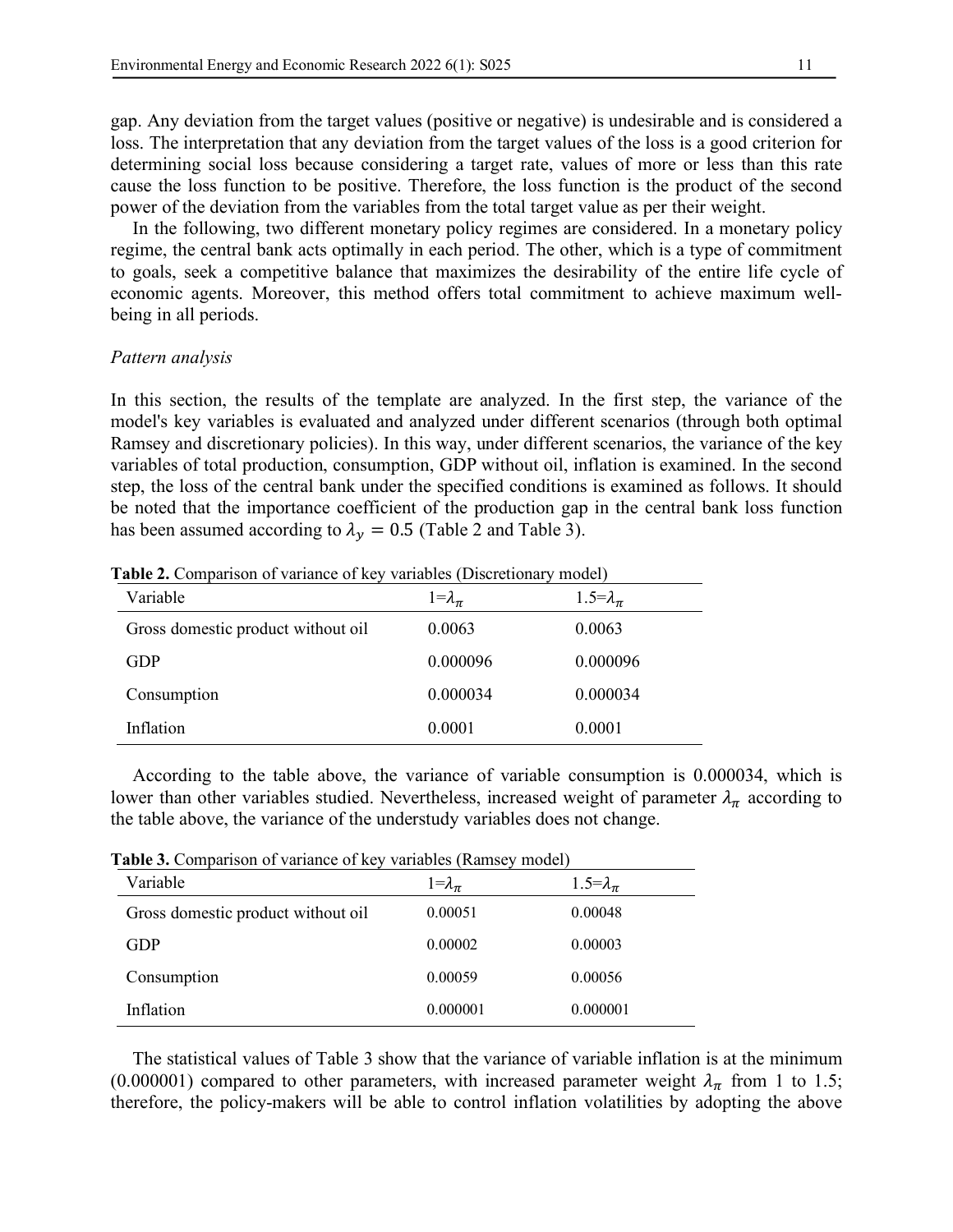policies. In the case of the increased weight parameter  $\lambda_{\pi}$ , the variance of non-oil GDP and consumption decreased from 0.00051 and 0.00059 to 0.00048 and 0.00056, respectively, and the variance of GDP experienced a minor increase.

Comparing the statistical results of Tables 2 and 3, by increasing the weight of parameter  $\lambda \pi$ from 1 to 1.5, to magnify the importance of inflation policy, variances under consideration for the discretionary policy did not significantly change, showing the policy insensitivity to the increase. However, according to Table (3), regarding the optimal Ramsey policy, increasing the weight of parameter  $\lambda \pi$  from 1 to 1.5, GDP faced a slight increase in fluctuations. consumption and nonoil experienced decreased volatilities, and the inflation variable experienced minimum volatilities in the face of the above changes.

It should be noted that the Ramsey policy has fewer fluctuations in the variables under study, especially inflation, compared to the discretionary policy and is, therefore, a more appropriate basis for economic policymaking.

Regarding the losses by the central bank, Table 4 shows the absence of changes in the loss in optimal discretionary policy given the increased  $\lambda_{\pi}$  parameter from 1 to 1.5. In the case of adopting the Ramsey optimal policy, the losses by the central bank would have a 0.00003272 unit increase by considering the increased  $\lambda_{\pi}$  parameter weight. In general, the losses by the central bank would be less in the case of implementing the policy above compared to implementing the discretionary policy.

| Variable      | $1 = \lambda_{\pi}$ | 1.5= $\lambda_{\pi}$ |
|---------------|---------------------|----------------------|
| Ramsey        | 0.00014809          | 0.00018081           |
| Discretionary | 0.01025094          | 0.01025094           |

**Table 4.** Comparison of Central Bank Losses

# **Conclusion**

Using the models of Medina and Soto (2005) and Algert and Ben Khoja (2011), this study aimed to examine the optimal monetary policy by confirming the shocks to the Iranian economy as an oil-exporting country; as a result, a dynamic New Keynesian general equilibrium model for Iran as an oil-exporting economy in the form of the New Keynesian school is constructed. For this purpose, the model is made according to the characteristics of Iran's economy "as a small open oil-exporting economy."

Considering the specificity of nominal rigidity, among other factors, and after performing the optimization process in the form of a linear logarithm to select the optimal monetary policy, the study examines the optimal policies based on the two approaches; Ramsey optimal and discretionary policy. It should be noted that policymakers can manage the economic environment by defining a specific approach to monetary policy and adhering to it. However, there is no guarantee that a commitment to that approach will be desirable in the future.

The results of the discretionary and Ramsey optimal approaches demonstrate significant variations in the analyzed variables, including inflation, when a discretionary policy is used instead of the optimal Ramsey policy. However, it should be noted that the Ramsey policy has fewer fluctuations in the variables under study, especially inflation, compared to the discretionary policy and is, therefore, a more appropriate basis for economic policymaking.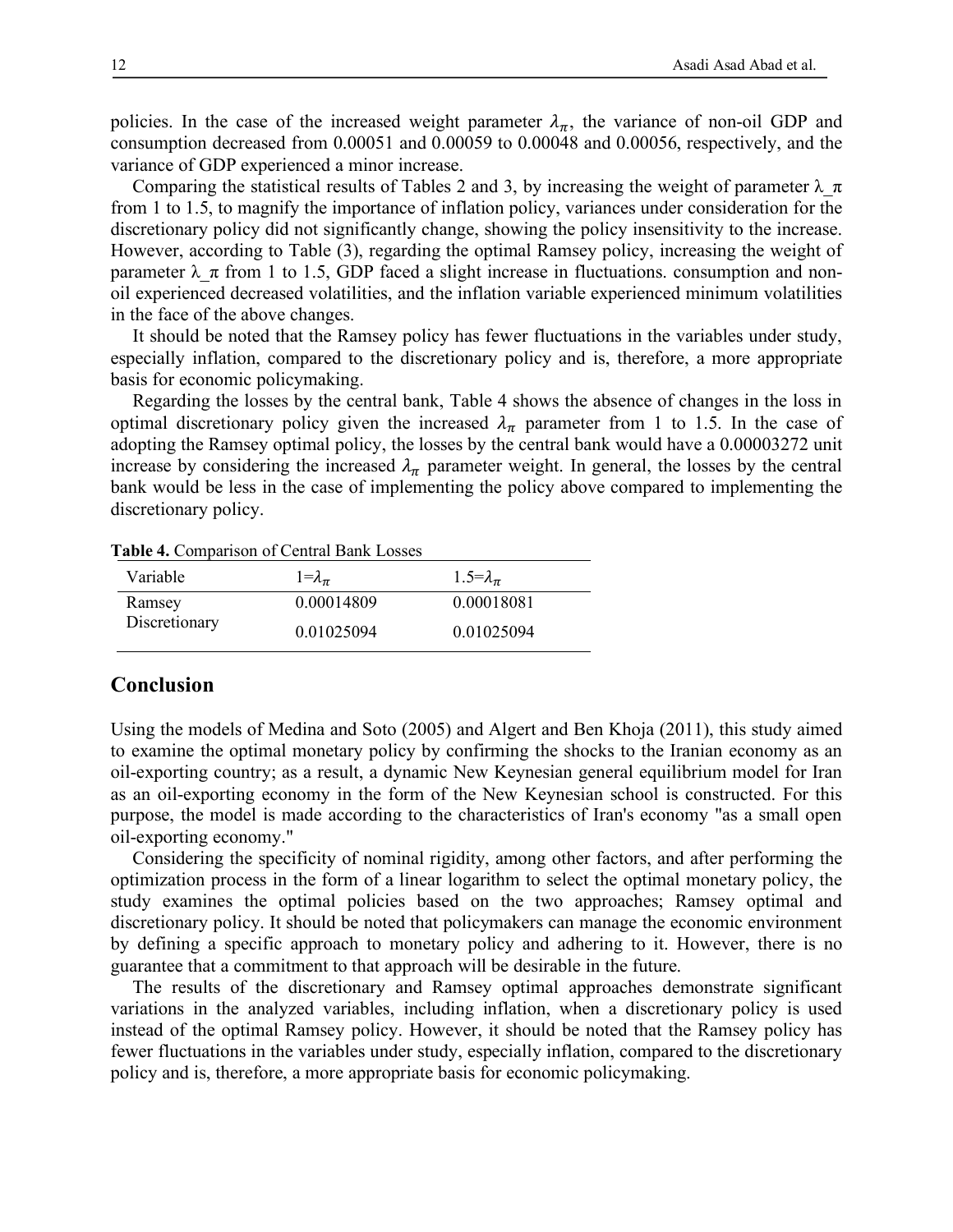The statistical analysis of results in Tables 2 and 3 shows that with increased  $\lambda_{\pi}$  weight parameter from 1 to 1.5 and  $\lambda_y = 0.5$ , regarding the adoption of monetary policy, the volatilities in the understudy variables (non-oil GDP, GDP, consumption, and inflation), with emphasis on the discretionary policy, have not had a significant change. However, the consumption variable is at the minimum compared to other variables, and therefore, the policy above is not appropriate for adopting an inflation control policy.

Particularly in the case of adopting the Ramsey optimal policy, the inflation variable would experience the least volatilities compared to other variables (0.000001), and consumption and non-oil GDP variables would experience a few percent decreases in volatilities.

Given that the importance of inflation parameter is increased, the losses by the central bank would experience limited increase by adopting the cryptography key management policy in the case of increased  $\lambda_{\pi}$  weight parameter. Nevertheless, the losses by the central bank would be less in the case of adopting Ramsey optimal policy compared to the discretionary policy.

Ultimately, adopting the discretionary policy in the present study disables the policy-maker to reach the optimal result in controlling inflation. While in the case of adopting Ramsey policy, focused on decreasing the volatilities in inflation and other economic variables, a more optimal approach would be available for improving the economic processes.

# **References**

Taylor, J. B. (2007). Housing and monetary policy (No. w13682). National Bureau of Economic Research.

- Eltejaei, E., and Arbab Afzali, M. A. A. (2014). Asymmetric Effects of Oil Price Shocks on Iran's Major Economic Variables. Comparative Economics, 1(1), 1-26.
- Mehregan, N., Abbasian, E., Isazadeh, S., and Faraji, E. (2017). Examination of Real Shocks and Production Fluctuations of Iran's Economy. Quarterly Journal of Economic Growth and Development Research, 8(29), 17-30.
- Zare Shahneh, M. M., Nasrollahi, Z., and Parsa, H. (2020). The impact of gender inequality on macroeconomic variables in the framework of a DSGE model. Quarterly Journal of Applied Theories of Economics, 7(1), 29-60.
- Tavakolian H., and Jalali Naeini A. (2016). Discretionary and optimal monetary and exchange rate policy in a stochastic dynamic general equilibrium model estimated for the Iranian economy. Iranian Economic Research Quarterly, 70, 33-98.
- Aizenman, J., Hutchison, M., and Noy, I. (2011). Inflation targeting and real exchange rates in emerging markets. World Development, 39(5), 712-724.
- Filis, G., Degiannakis, S., and Floros, C. (2011). Dynamic correlation between stock market and oil prices: The case of oil-importing and oil-exporting countries. International review of financial analysis, 20(3), 152-164.
- Miao, J., Wang, P., and Xu, Z. (2015). A Bayesian dynamic stochastic general equilibrium model of stock market bubbles and business cycles. Quantitative Economics, 6, 559-635.
- Kim, S. T., and Rescigno, L. (2017). Monetary policy shocks and distressed firms' stock returns: Evidence from the publicly traded US firms. Economics Letters, 160, 91-94.
- Vukotiśc, M. (2007). Exchange Rate Dynamics in an Estimated Small Open Economy DSGE Model.
- Chung, T. F., and Ariff, M. (2016). A test of the linkage among money supply, liquidity and share prices in Asia. Japan and the World Economy, 39, 48-61.
- Tavakolian, H. (2012). A new Keynesian Phillips curve in a DSGE model for Iran. Journal of Economic Research (Tahghighat-E-Eghtesadi), 47(3), 1-22 [In Persian].
- Jalali-Naini, A.R. and M.A. Naderian (2011). Inflation and Output in a Cash-Constraint Economy. Journal of Money and Economy, 6, 1-28.
- Aastveit, K. A. (2014). Oil price shock in a data-rich environment, Energy Economics, 45, 268-279.